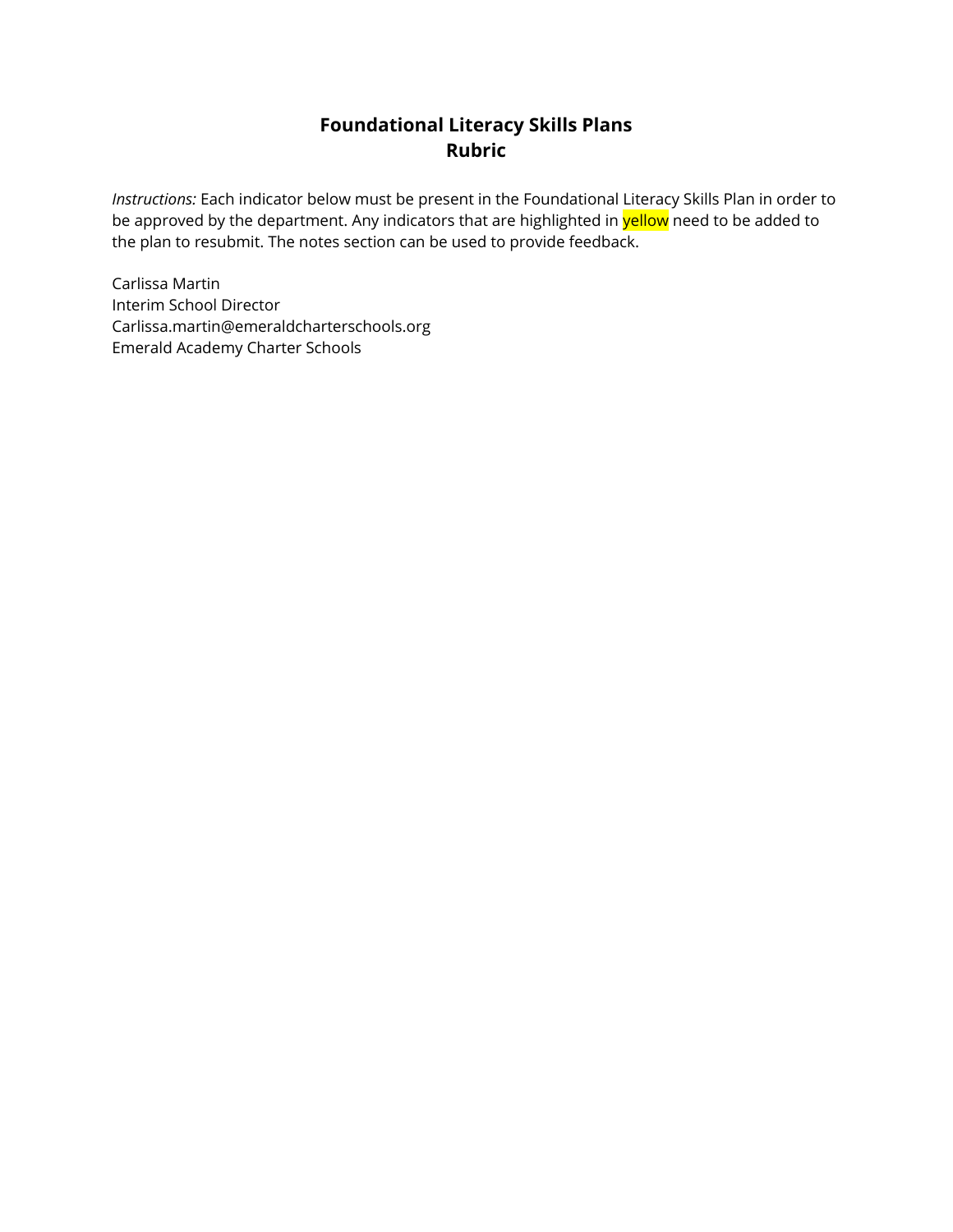| <b>Foundational</b><br>Literacy<br><b>Skills Plan</b><br>Component                 | <b>Criteria for Success</b>                                                                                                                                                                                                                                                                                                                                                                                                                      | <b>Does Not</b><br><b>Meet</b><br><b>Expectation</b> | <b>Meets</b><br><b>Expectation</b> | <b>Notes for</b><br><b>LEA</b> |
|------------------------------------------------------------------------------------|--------------------------------------------------------------------------------------------------------------------------------------------------------------------------------------------------------------------------------------------------------------------------------------------------------------------------------------------------------------------------------------------------------------------------------------------------|------------------------------------------------------|------------------------------------|--------------------------------|
| Daily<br>Foundational<br><b>Skills</b><br>Instructional<br>Time: Grades<br>$K-2$   | Instructional time includes a<br>$\bullet$<br>minimum of 45 minutes of<br>foundational skills instruction<br>Instruction is aligned to the TN<br>$\bullet$<br>state standards<br>Foundational skills instruction is<br>demonstrated as the primary<br>form of instruction<br>Includes explicit instruction and<br>$\bullet$<br>student practice in phonemic<br>awareness, phonics, fluency,<br>vocabulary, and comprehension                     | All criteria<br>are not met                          | <b>All criteria</b><br>are met     | No action<br>required.         |
| Artifact 1:<br>Grades K-2<br>Master<br>Schedule                                    | Master schedule indicates a<br>$\bullet$<br>minimum of 45 minutes of<br>foundational skills instruction<br>Foundational skills instruction is<br>$\bullet$<br>demonstrated as the primary<br>form of instruction                                                                                                                                                                                                                                 | All criteria<br>are not met                          | <b>All criteria</b><br>are met     | No action<br>required.         |
| Daily<br>Foundational<br><b>Skills</b><br>Instructional<br>Time: Grades<br>$3 - 5$ | Instructional time includes a<br>$\bullet$<br>minimum of 30 minutes of<br>foundational skills instruction<br>(isolated or embedded)<br>Instruction is aligned to the TN<br>state standards and includes<br>morphology, grammar, spelling,<br>writing, and fluency<br>An evidence-based approach is<br>$\bullet$<br>used to teach foundational skills<br>Includes explicit supports for<br>$\bullet$<br>fluency, vocabulary, and<br>comprehension | All criteria<br>are not met                          | <b>All criteria</b><br>are met     | No action<br>required.         |
| Artifact 2:<br>Grades 3-5<br>Master<br>Schedule                                    | Master schedule indicates a<br>$\bullet$<br>minimum of 30 minutes of<br>foundational skills instruction<br>(isolated or embedded)                                                                                                                                                                                                                                                                                                                | All criteria<br>are not met                          | <b>All criteria</b><br>are met     | No action<br>required.         |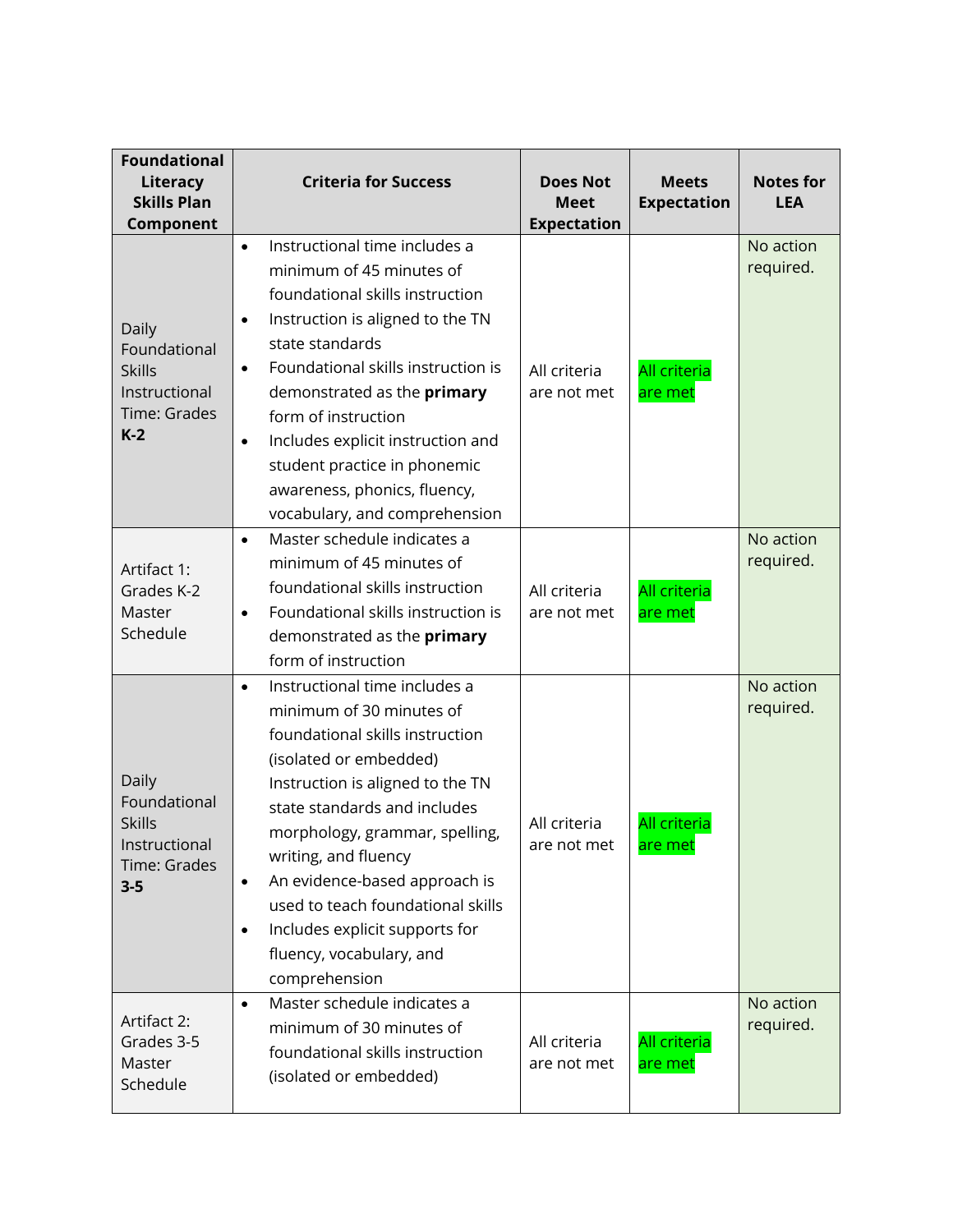|                                  |           | Selected instructional materials         |              |                                | No action |
|----------------------------------|-----------|------------------------------------------|--------------|--------------------------------|-----------|
|                                  |           | are on approved state adoption           |              |                                | required. |
|                                  |           | list                                     |              |                                |           |
|                                  | $\bullet$ | Instructional materials include          |              |                                |           |
|                                  |           | complete alignment to the TN             |              |                                |           |
|                                  |           | foundational skills standards            | All criteria | <b>All criteria</b><br>are met |           |
| Adopted                          | $\bullet$ | If district chooses supplemental         |              |                                |           |
| Foundational                     |           | foundational skills resources,           |              |                                |           |
| <b>Skills</b>                    |           | supplemental resources are               |              |                                |           |
| Instructional                    |           | aligned to TN state standards and        | are not met  |                                |           |
| Materials:<br>Grades K-2         |           | fully address phonological               |              |                                |           |
|                                  |           | awareness and phonemic                   |              |                                |           |
|                                  |           | awareness                                |              |                                |           |
|                                  |           | OR                                       |              |                                |           |
|                                  | $\bullet$ | Instructional materials have             |              |                                |           |
|                                  |           | approved waiver                          |              |                                |           |
|                                  | $\bullet$ | Waiver is included                       |              |                                |           |
|                                  | $\bullet$ | Selected instructional materials         |              |                                | No action |
|                                  |           | are on approved state adoption           |              |                                | required. |
|                                  |           | list                                     |              |                                |           |
|                                  | $\bullet$ | If district chooses supplemental         |              |                                |           |
|                                  |           | foundational skills resources,           |              |                                |           |
| Adopted<br>Foundational          |           | supplemental resources are               |              |                                |           |
| <b>Skills</b>                    |           | aligned to TN state standards and        | All criteria | All criteria                   |           |
| Instructional                    |           | fully address phonological               | are not met  | are met                        |           |
| Materials:                       |           | awareness and phonemic                   |              |                                |           |
| Grades 3-5                       |           | awareness                                |              |                                |           |
|                                  |           | <b>OR</b>                                |              |                                |           |
|                                  |           | Instructional materials have             |              |                                |           |
|                                  |           | approved waiver                          |              |                                |           |
|                                  | $\bullet$ | Waiver is included                       |              |                                |           |
|                                  | $\bullet$ | Universal Reading Screener is            |              |                                | No action |
|                                  |           | selected                                 |              |                                | required. |
| Universal<br>Reading<br>Screener | $\bullet$ | Complies with RTI <sup>2</sup> screening |              |                                |           |
|                                  |           | requirements outlined in                 |              |                                |           |
|                                  |           | Tennessee's RTI <sup>2</sup> framework   | All criteria | All criteria                   |           |
|                                  |           | manual                                   | are not met  | are met                        |           |
|                                  | $\bullet$ | Complies with the dyslexia               |              |                                |           |
|                                  |           | screening requirements                   |              |                                |           |
|                                  |           | established in § 49-1-229                |              |                                |           |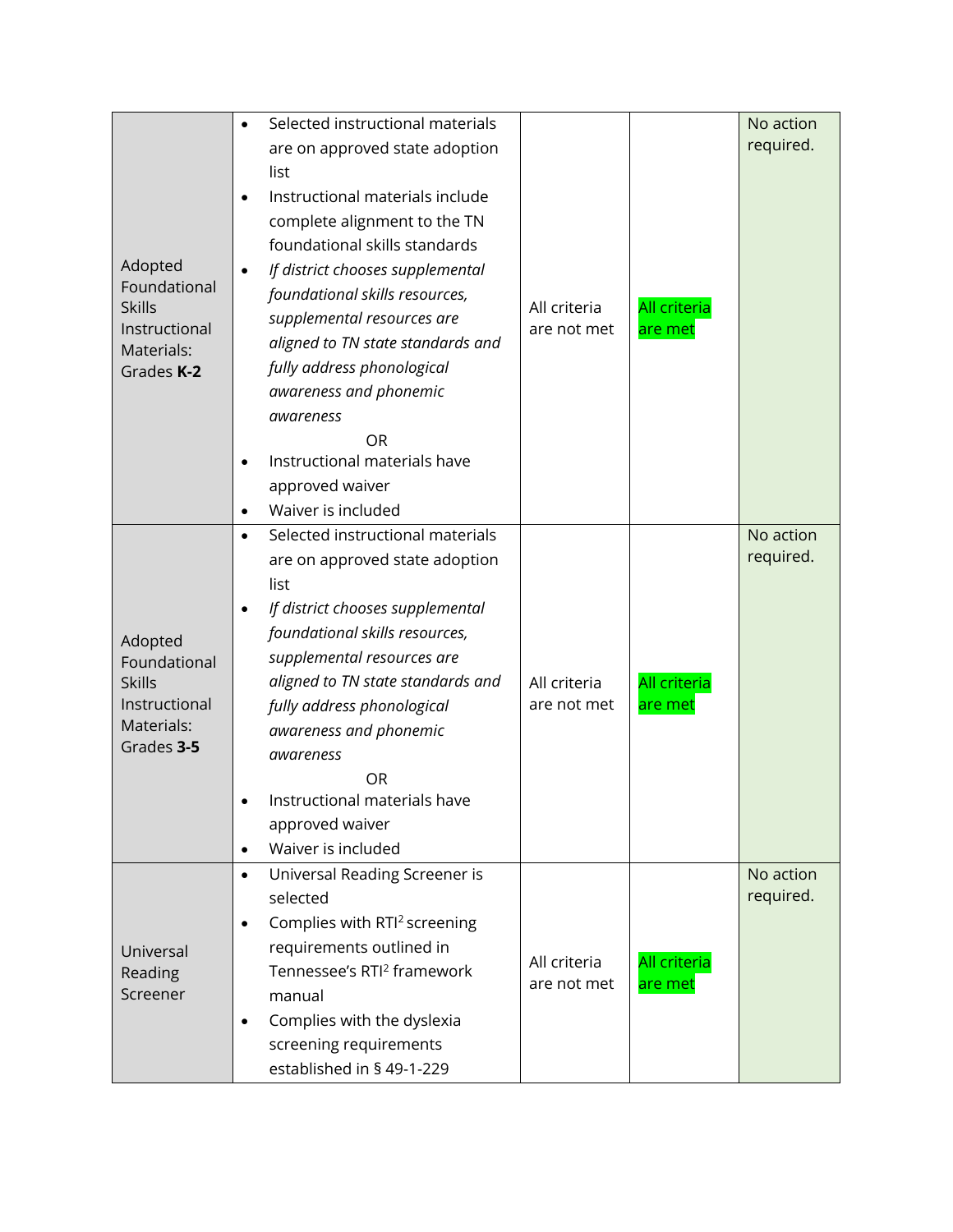|                             |           | Allows for three screening                             |                             |                                |           |
|-----------------------------|-----------|--------------------------------------------------------|-----------------------------|--------------------------------|-----------|
|                             |           | assessments annually                                   |                             |                                |           |
|                             |           |                                                        |                             |                                |           |
|                             |           |                                                        |                             |                                |           |
|                             |           |                                                        |                             |                                |           |
|                             | $\bullet$ | Intervention schedules are                             |                             |                                | No action |
|                             |           | aligned with expectations                              |                             |                                | required. |
|                             |           | outlined in the RTI <sup>2</sup> manual                |                             |                                |           |
|                             | $\bullet$ | Interventions are evidence-based                       |                             |                                |           |
|                             |           | and differentiated based by Tier                       |                             |                                |           |
|                             |           | II and III                                             |                             |                                |           |
| RTI <sup>2</sup> Reading    | $\bullet$ | Interventions address specific                         |                             |                                |           |
| Intervention                |           | skill gaps and progress monitor                        | All criteria                | <b>All criteria</b>            |           |
| Structure                   |           | specific gaps                                          | are not met                 | are met                        |           |
|                             | $\bullet$ | Data teams use progress                                |                             |                                |           |
|                             |           | monitoring data to inform<br>decisions about duration, |                             |                                |           |
|                             |           | material, and intensity changes                        |                             |                                |           |
|                             |           | when a student is not showing                          |                             |                                |           |
|                             |           | progress                                               |                             |                                |           |
|                             | $\bullet$ | Intervention schedule is included                      |                             |                                |           |
|                             | $\bullet$ | Intervention schedules are                             |                             |                                | No action |
| Artifact 3:<br>Intervention |           | aligned with expectations                              | All criteria                | <b>All criteria</b>            | required. |
| Schedule                    |           | outlined in the RTI <sup>2</sup> manual                | are not met                 | are met                        |           |
|                             | $\bullet$ | Parent Notification Plan details                       |                             |                                | No action |
|                             |           | student scores in parent-friendly                      |                             |                                | required  |
|                             |           | language                                               |                             |                                |           |
|                             |           | Provides clear explanation of skill                    |                             |                                |           |
|                             |           | gaps and the depth and extent of                       |                             |                                |           |
| Parent<br>Notification      |           | student need                                           |                             | <b>All criteria</b><br>are met |           |
|                             | $\bullet$ | Provides information about how                         |                             |                                |           |
| Plan: Home                  |           | those gaps will be addressed                           |                             |                                |           |
| Literacy                    |           | during intervention                                    | All criteria<br>are not met |                                |           |
| Reports                     | $\bullet$ | Plan includes no-cost activities                       |                             |                                |           |
|                             |           | for families to support learning at                    |                             |                                |           |
|                             |           | home                                                   |                             |                                |           |
|                             | ٠         | Provides information on the                            |                             |                                |           |
|                             |           | importance of 3 <sup>rd</sup> grade reading            |                             |                                |           |
|                             |           | proficiency                                            |                             |                                |           |
|                             |           | Includes clear plan to                                 |                             |                                |           |
|                             |           | communicate with parents three                         |                             |                                |           |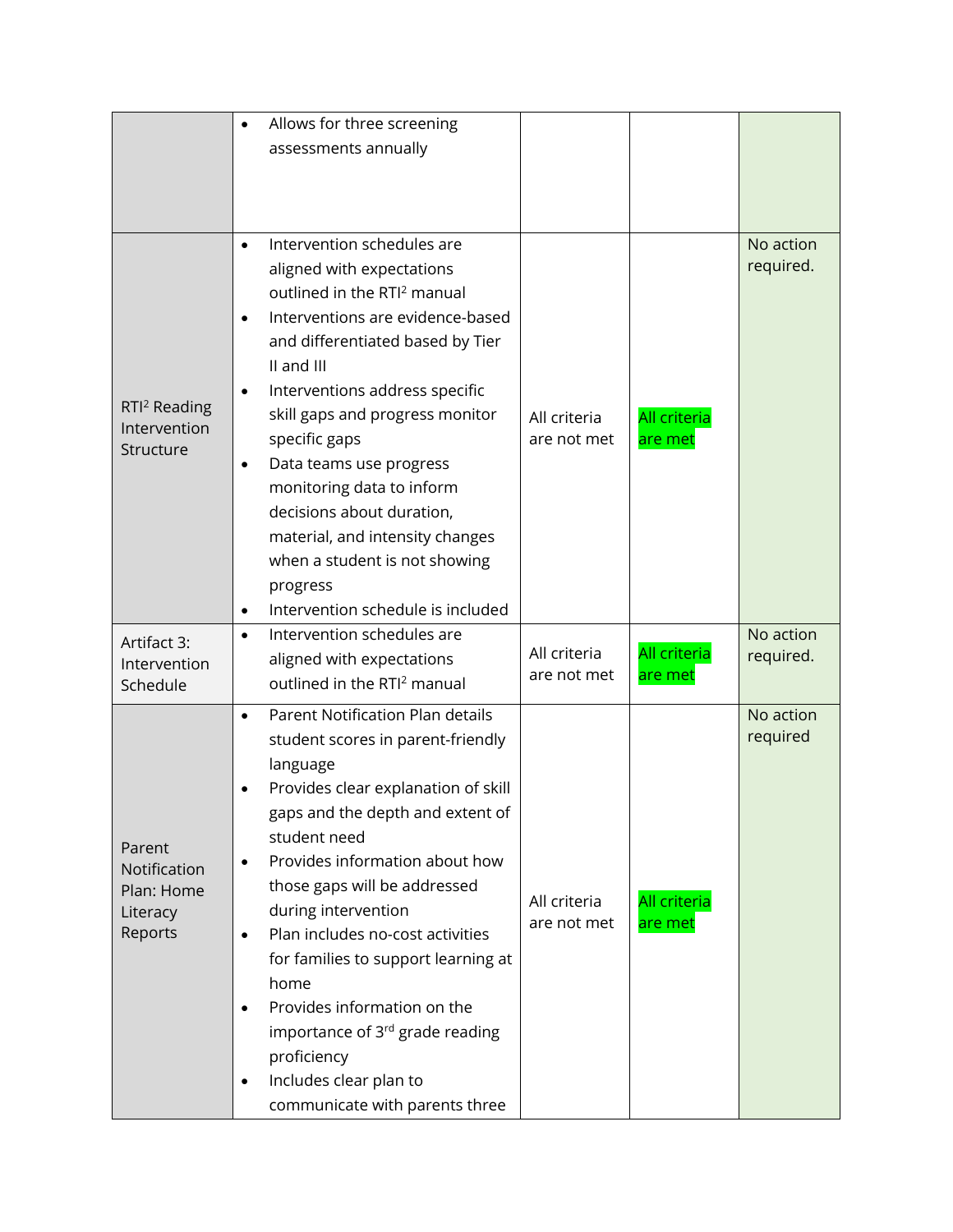|                                                            | times a year in grades K-3 and<br>annually in grades 4 and 5<br>Sample letters (grades K-3 & 4-5)<br>$\bullet$<br>included                                                                                                                                                                                                                                                                                                                                                                        |                             |                                |                                                                            |
|------------------------------------------------------------|---------------------------------------------------------------------------------------------------------------------------------------------------------------------------------------------------------------------------------------------------------------------------------------------------------------------------------------------------------------------------------------------------------------------------------------------------------------------------------------------------|-----------------------------|--------------------------------|----------------------------------------------------------------------------|
| Artifact 4:<br>Sample<br>Grades K-3<br>Letter              | Parent Notification Plan details<br>$\bullet$<br>student scores in parent-friendly<br>language<br>Provides clear explanation of skill<br>٠<br>gaps and the depth and extent of<br>student need<br>Provides information about how<br>those gaps will be addressed<br>during intervention<br>Plan includes no-cost activities<br>$\bullet$<br>for families to support learning at<br>home<br>Provides information on the<br>$\bullet$<br>importance of 3 <sup>rd</sup> grade reading<br>proficiency | All criteria<br>are not met | <b>All criteria</b><br>are met | No action<br>required.                                                     |
| Artifact 5:<br>Sample<br>Grades 4-5<br>Letter              | Parent Notification Plan details<br>$\bullet$<br>student scores in parent-friendly<br>language<br>Provides clear explanation of skill<br>$\bullet$<br>gaps and the depth and extent of<br>student need<br>Provides information about how<br>those gaps will be addressed<br>during intervention<br>Plan includes no-cost activities<br>$\bullet$<br>for families to support learning at<br>home<br>Provides information on the<br>$\bullet$<br>importance of 3rd grade reading<br>proficiency     | All criteria<br>are not met | <b>All criteria</b><br>are met | No action<br>required.                                                     |
| Professional<br>Development<br>Plan for<br><b>Teachers</b> | Professional Development Plan<br>$\bullet$<br>provides deep training to<br>teachers in grades K-5 on<br>foundational skills instruction<br>grounded in a phonics-based<br>approach                                                                                                                                                                                                                                                                                                                | All criteria<br>are not met | <b>All criteria</b><br>are met | No action<br>required<br><b>TN Early</b><br>Reading<br>Training-<br>Summer |